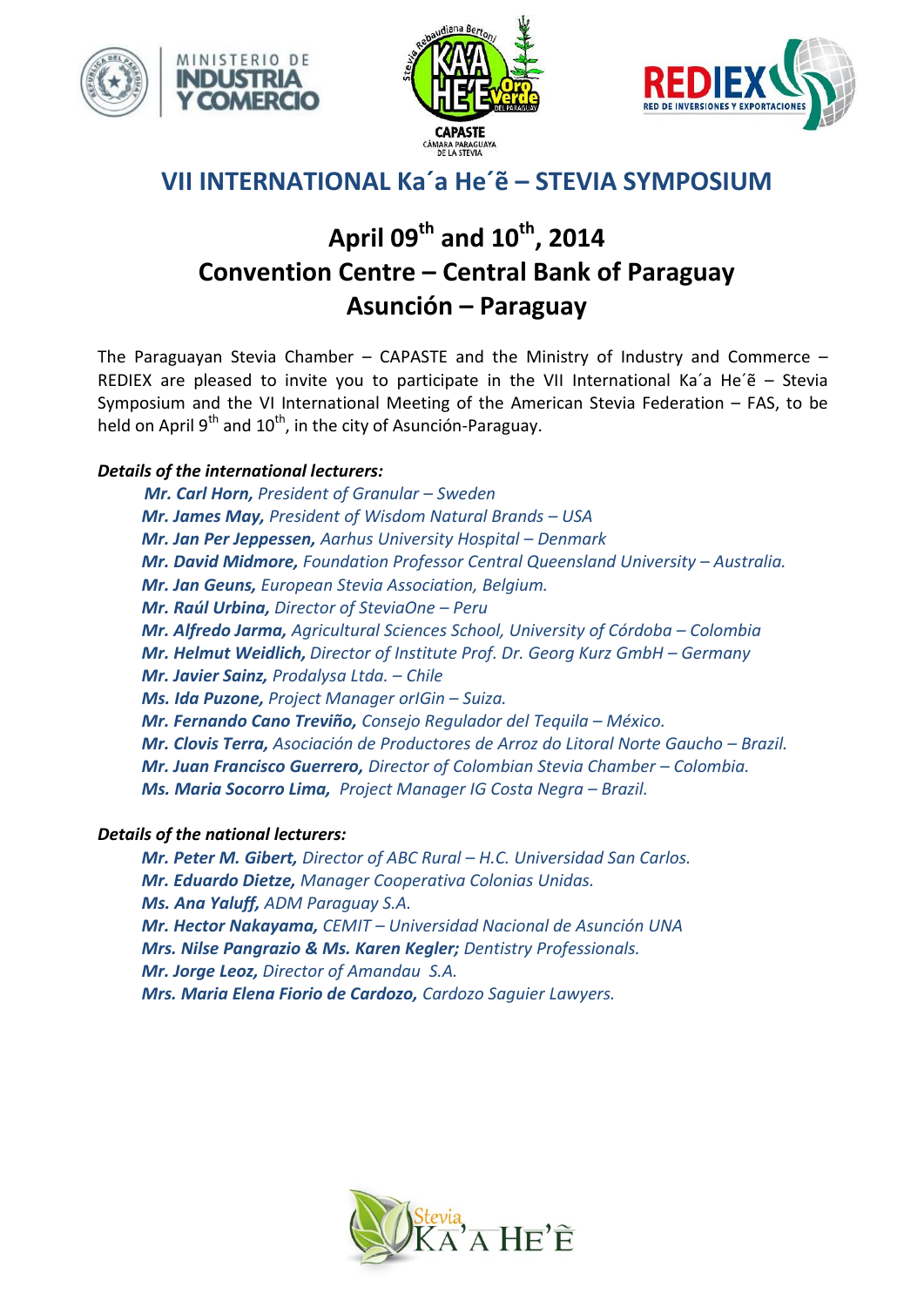





Currently, the growing incidence of obesity, of diabetes and of other problems related to health at a global level, have given rise to the development of a range of healthy approaches in the food and beverage sectors in recent years. Consumer interest towards healthy alternatives has been driving the innovation and pushing strongly for the development of various substitute products and healthy ingredients that are now being used in the food and drink industries.

We are living in a modern and developed world that is obsessed with attaining and maintaining a healthy lifestyle. The appearance on the global scale of these two health status issues [diabetes and obesity] bringing with them with high mortally, has underpinned new and strong arguments to urgently adopt a healthy lifestyle. To this we should add that processed foods tend to contain high levels of sweeteners (especially sugar) and that the consumption of these increases with increase in GDP, and contributes to the global epidemic of obesity.

The market for stevia at the global level is expected to continue to increase in the next few years, from the current US\$304 million to reach a value of approximately US\$409 million in 2016. In 2013, sales worldwide amounted to 4,100 tonnes, an increase of 6.5% over those in 2012. The market for sugar substitutes was estimated to be around US\$10.5 billion in 2012, a value expected to rise to US\$13.7 billion in 2018, with an annual rate of increase of 4.5%. The United States of America leads the global consumption of sugar substitutes, with 45% being marketed there, followed by Asia and the Pacific (21.4%), and Europe (20.9%) in 2012 (Zenith International, January 2014).

Given all the aforementioned information on the sugar and sweetener sectors, this symposium is being held to bring together the principle specialists in the area of sweeteners, and researchers with experience in development of the sweetener industry, the extraction, purification, marketing and commercialization of stevia, for the presentation of their recent research works. The focus is to develop commercial and sustainable strategies for the stevia industry, with the aim of joining those present to establish links with suppliers and purchasers of the derived products of Ka´a He´ẽ – Stevia.

Amongst the principle themes to be discussed we can highlight presentations on the current market tendencies, the development of products with stevia ingredients, and studies in the development of innovation in the related agricultural and industrial sectors. These themes will be presented by representatives of research institutions, scientists, business persons, industrialists, academics, with the aim of presenting an up to date panorama with reference to:

Development of field production technologies at the global level: presentation of efficient and verified applied practices in the field production chain for stevia, from comparisons between the in vitro propagation with or without temporary immersion, field production practices at the medium and large scale, crop nutritional requirements and necessary infrastructure according to the technological level of production and the geographic region, factors to take into account for the selection of suitable varieties and production technologies, and effects of mechanical harvest in comparison with harvesting by hand and with small implements.

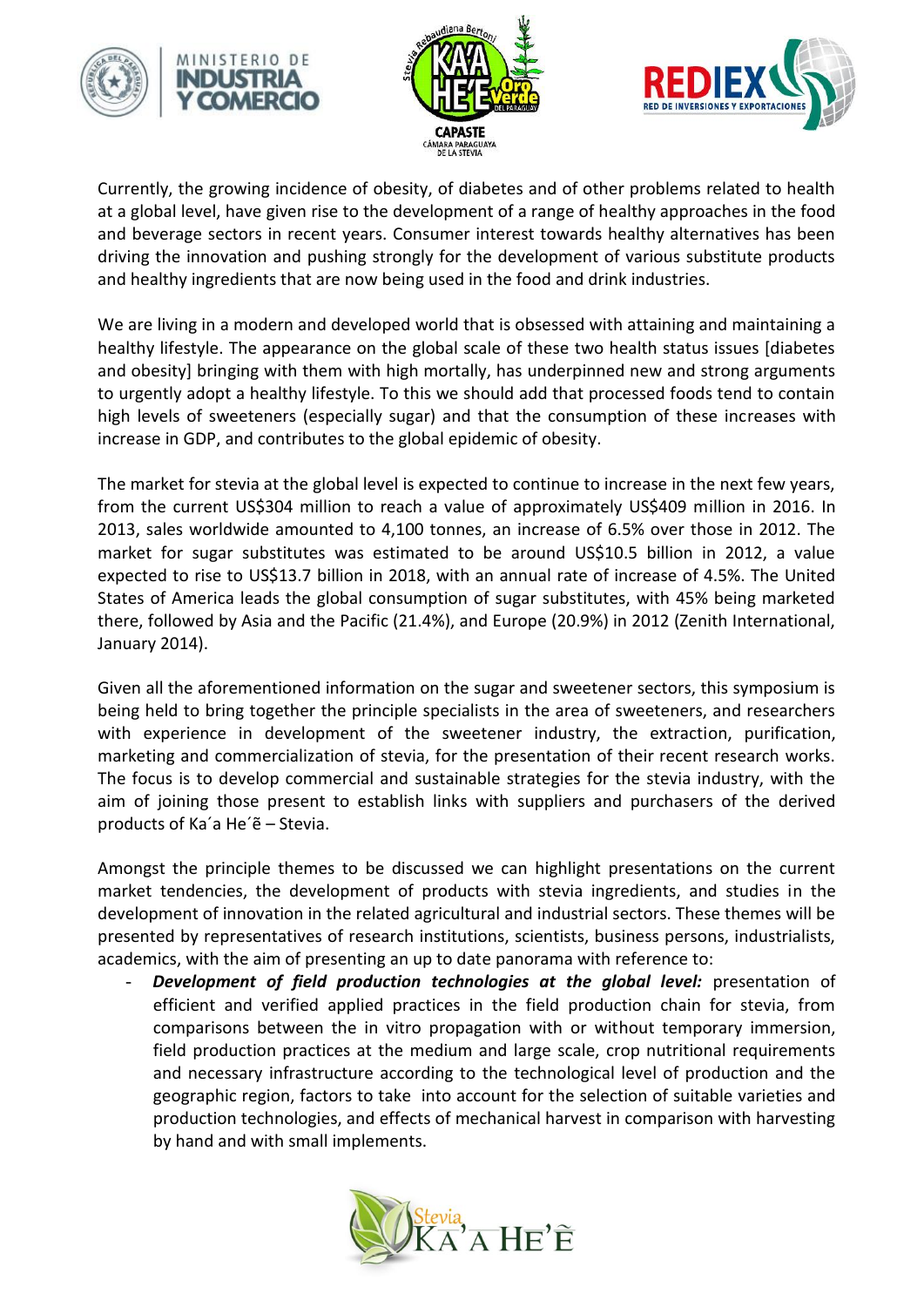





- **Development of products and formulations:** innovations and formulations with stevia developed for the drinks and food industry at the global level. Presentations highlighting successful product development in the beverage, food, sweet, milk industries in various parts of the world.
- *Impacts on health:* various aspects related to the physiological and biochemical benefits of Ka´a He´ẽ – Stevia.
- Implementation of tools for the protection of Intellectual Property in the production *chain:* considerations of aspects of protection of the interests of National Patrimony, to preserve and promote the protection of the origins of products derived from stevia – in particular natural resources such as genetic materials, local knowledge and traditions that uphold the reputation and use of stevia and recognition of the same by markets; appraisal and recognition of quality assurance, petition for and granting of Protected Designation of Origin (PDO).
- *Overall technologies for the productivity chain of Ka´a He´ẽ - Stevia:* research, techniques and innovative applications to the production chain starting with the production of improved plantlets of improved varieties with high total glycosides.
- *Trends in the global market for stevia:* market information, analysis of the global market for stevia from the production of leaves, the principle geographic regions and productions systems for stevia, to the final product, recent market penetrations, trends and perspectives.
- *Global status of Steviol Glycosides:* various perspectives including those related to regulatory status, extraction technologies, and the possibilities and chances of the new application for Steviol Glycosides in the UE.
- *Integrated use of Ka'a He'ë Stevia:* current status of the process of Novel Food category in the USA, an integrated presentation of the food categories to consumers of products of Ka´a He´ẽ - Stevia in such a way that they are consistent and integrated, their inclusion in additional regulatory categories derived from the plant, from whole leaf to extracts with a purity less than 95%.

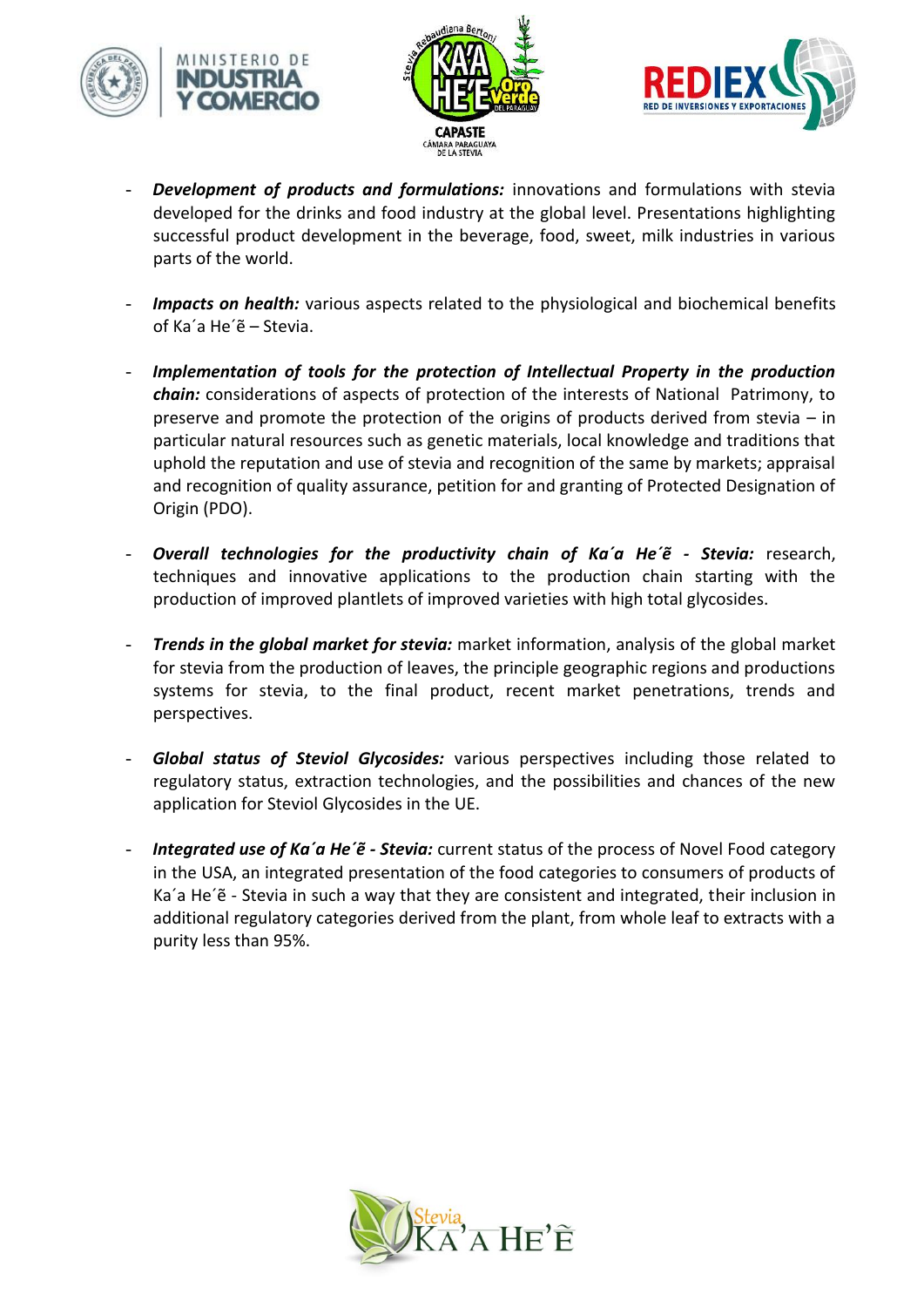





| <b>Inscriptions</b>      | <b>Details</b> |
|--------------------------|----------------|
| <b>CAPASTE Members *</b> | Free of charge |
| Local participants       | Gs. 300,000.-  |
| <b>Students</b>          | Gs. 200.000.-  |
|                          |                |
| Foreign participants **  | Gs. 400.000.-  |

 **\* CAPASTE Members updated with the membership fees for the year 2014.-**

 **\*\* Payment facilities by Money orders and/or transfers. Contact the organizer.**

# *It includes:*

- Simultaneous translation.
- Food, beverages and coffee break.
- Certificate.
- Information materials of the Symposium.

## **Stands Rental**

| <b>Categories</b>                   | Cost in US\$ |
|-------------------------------------|--------------|
| Companies (3 x 3 mts); includes 1   | $700,00. -$  |
| access for the conference and 2     |              |
| accesses for the stand's authorized |              |
| staff                               |              |